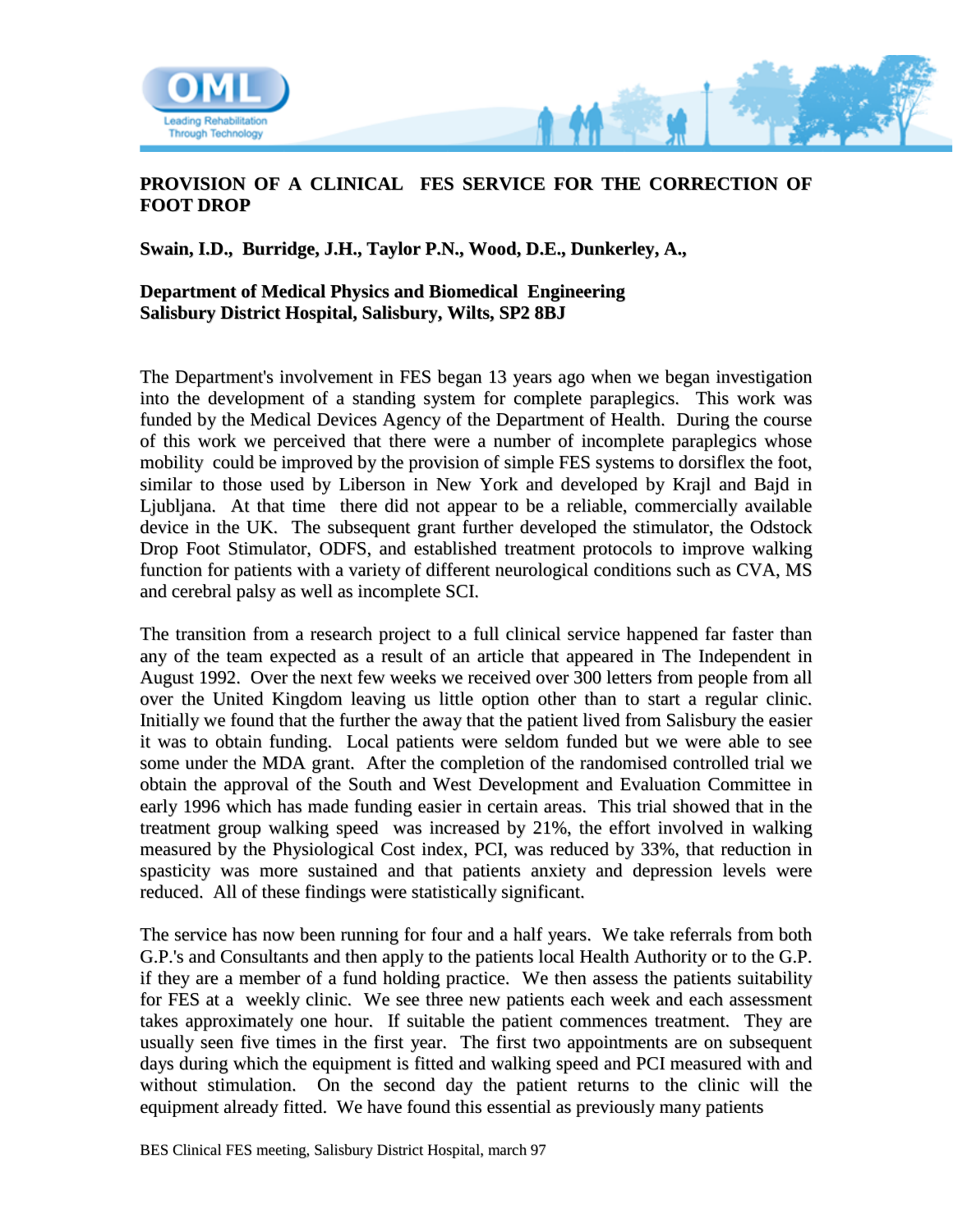

experienced difficulty on returning home. We then see them after six weeks, after a further three months and then after a further six months. In subsequent years we see them twice a year for as long as they continue to use the stimulator. Therefore we see an FES service as far more of a treatment method rather than just the provision of equipment. In order to reinforce this approach we establish communication with the patient's physiotherapist if at all possible to ensure that we are trying to work towards the same objectives. Patients can also contact us directly if they are experiencing any problems and if anything breaks we send them new equipment by return of post. This accounts for our much higher compliance rate compared to many other centres where FES equipment has normally been provided as part of a University research programme. To date we have fitted over 350 ODFS's.

As well as the ODFS we have also provided therapeutic hand stimulation for a number of patients and following a grant from Action Research to develop a two channel system we have been fitting this to an increasing number of more severely disabled patients. We estimate that in the future we will be fitting the two channel system to approximately 25% of patients. As the demand for the ODFS has increased we have run courses to enable centres other than Salisbury to be established. Clinical services are now running at City Hospital in Birmingham and St. Michael's Hospital Hayle, with whom we have had clinical cooperation for a number of years. Physiotherapy departments in a number of other hospitals use the sytem with different levels of autonomy. Recent courses in London and Cornwall with enable other centres, particularly Jersey, to follow. We are planning to retain control of the supply of the ODFS so that the equipment is only used in accredited centres thereby ensuring that the technique is not discredited. This will also enable any advances made in the development of new equipment to be rapidly passed on the a greater number of patients. This will enable us in Salisbury to provide a local service and to be a referral centre for the non routine cases..

## **References**

Liberson, W.T., et al Functional Electrotherapy: stimulation of the peroneal nerve synchronised with the swing phase of gait in hemiplegic patients Ach. Phys. Med and rehabil. 42,101,1961

Krajl, A., and Bajd, B., Functional Electrical Stimulation, standing and walking CRC Press 1989 ISBN 0-8493-4529-4

Burridge JH, Taylor PN, HaganSA, Swain ID. Experience of the Clinical Use of the Odstock Drop Foot Stimulator. Artificial Organs 21.3 pp 254 - 260

Burridge JH, Taylor PN, Hagan,SA, Wood DE, SwainID. The Effect of Common Peroneal Nerve Stimulation on Quadriceps Spasticity in Hemiplegia. Physiotherapy (Accepted for publication)